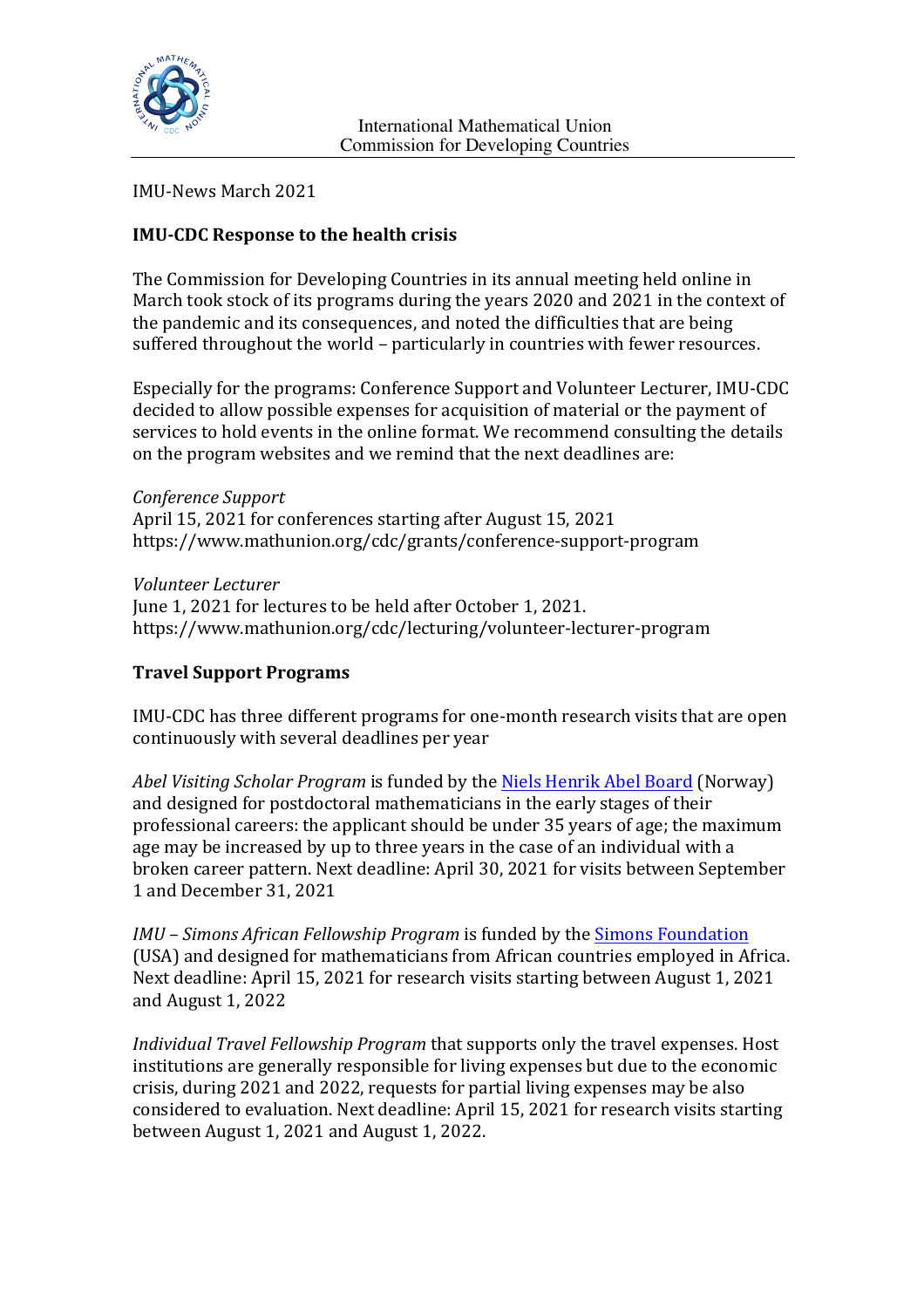

Check details and subsequent deadlines at https://www.mathunion.org/cdc/grants/research-travel-grants

IMU-News January 2021

# New call of the Breakout Graduate Fellowship program of the IMU **Commission for Developing Countries**

Thanks to a generous donation by the winners of the Breakthrough Prizes in Mathematics – Ian Agol, Jean Bourgain, Simon Donaldson, Alex Eskin, Christopher Hacon, Martin Hairer, Maxim Kontsevich, Vincent Lafforgue, Jacob Lurie, James McKernan, Terence Tao and Richard Taylor – IMU with the assistance of FIMU is opening a new call of the *IMU Breakout Graduate Fellowship* program to support postgraduate studies, in a developing country, leading to a PhD degree in the mathematical sciences. The IMU Breakout Graduate Fellowships offers a limited number of complete grants, with duration of up to four years, for excellent students from developing countries.

Professional mathematicians are invited to nominate highly motivated and mathematically talented students from developing countries who plan to complete a doctoral degree in a developing country, including their own home country. Nominees must have a consistently good academic record and must be seriously interested in pursuing a career of research and teaching in mathematics.

For a nomination to be eligible, the country of citizenship of the student, the country of residency and the country where the study will take place must be contained in the list of Developing Countries as defined by IMU for the period 2019-2022. 

The 2021 call will be open from February 1 to May 30, 2021. More information in https://www.mathunion.org/cdc/scholarshipsgraduate-scholarships/imubreakout-graduate-fellowship-program

## New call of the Project Support Program of the IMU Commission for **Developing Countries:**

IMU CDC invites applications to the new call of the PSP. This program supports higher education and capacity building projects as well as local initiatives in mathematics and mathematical education, be they international, regional or local initiatives in Developing Countries as defined by IMU for the period 2019-2022. Research projects are not eligible. Projects financed in the past years can be consulted in the website of the program.